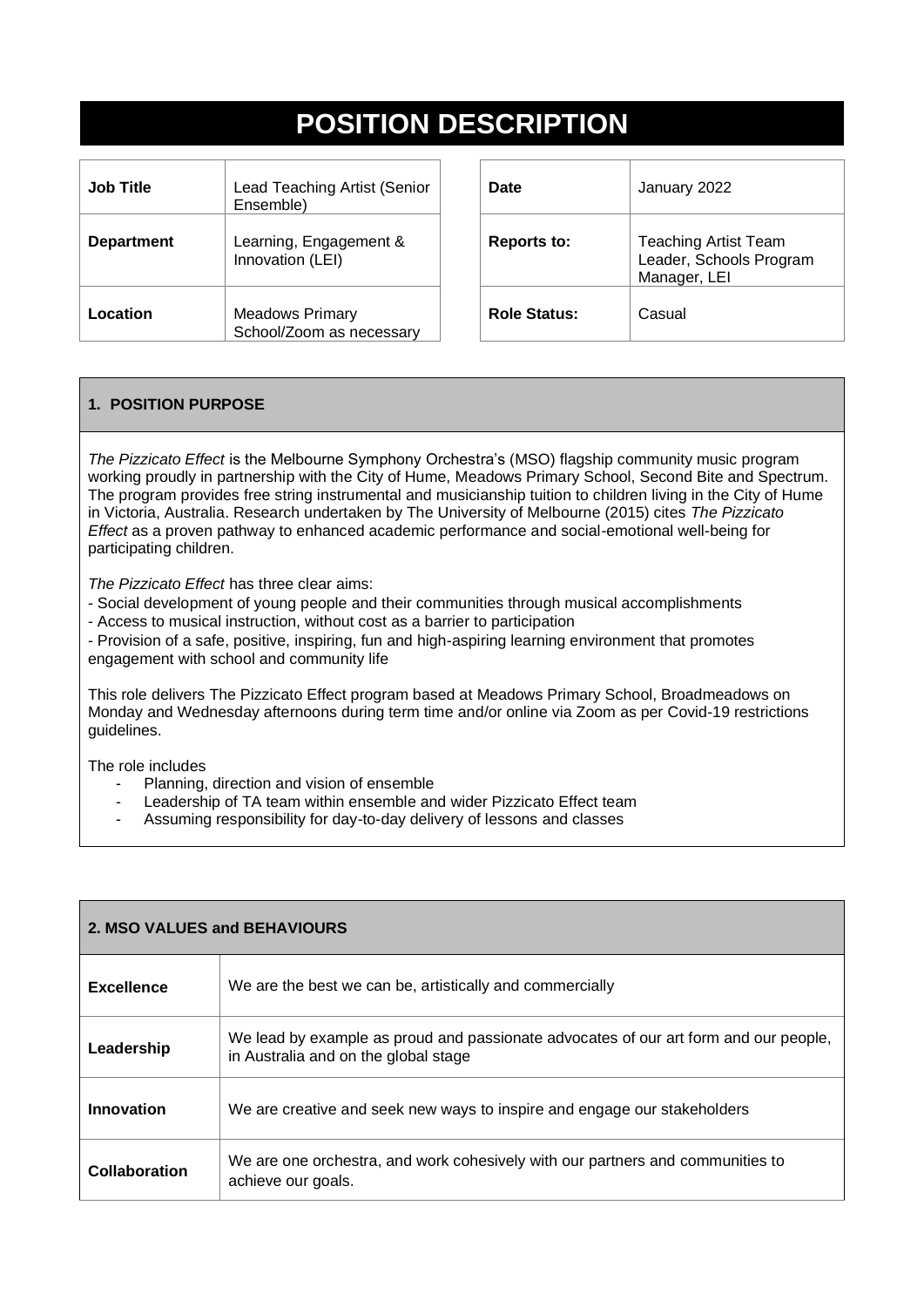| <b>Respect</b>                          | We respect all those with whom we interact. We are ethical, honest, and transparent.                                                                       |                                                         |
|-----------------------------------------|------------------------------------------------------------------------------------------------------------------------------------------------------------|---------------------------------------------------------|
| <b>Integrity</b>                        | We will be open and honest, reliable and respectful, and ethical at all times                                                                              |                                                         |
| <b>Accountability</b>                   | We are responsible and accountable.                                                                                                                        |                                                         |
| <b>Diversity</b>                        | We reflect the diversity of our stakeholders to remain relevant, vibrant and inclusive, and<br>engage all aspects of the Victorian community we represent. |                                                         |
| 3. DIMENSIONS and WORKING RELATIONSHIPS |                                                                                                                                                            |                                                         |
| <b>Reports to</b>                       |                                                                                                                                                            | Teaching Artist Team Leader and Schools Program Manager |
|                                         |                                                                                                                                                            |                                                         |

### **4. MAJOR RESPONSIBILITY AREAS**

The Lead Teaching Artist role provides leadership for the Senior ensemble in all areas, including planning and program delivery. It is expected the Lead TA will conduct the ensemble during all performances and assume ultimate decision making for the ensemble in consultation with team TAs and the TA Team Leader.

Specifically, the role is responsible for:

- Ensuring that all personal conduct and teaching practice reflects the MSO's core values and aims, supporting The Pizzicato Effect's aims and values (see Teaching Artist Handbook)
- Providing long-term high-level planning for the ensemble including repertoire choice and technical direction with guidance from TA Team Leader
- Giving direction to and communicating with ensemble TAs, including clear vision for term, semester and yearly goals for students
- Providing a clear framework for session or weekly outcomes
- Delegating responsibility to team members
- Preparing students for all concerts and performance events as part of the ensemble team

| KEY RESULTS AREA                | <b>MAJOR ACTIVITIES</b>                                                                                                                                                                                                                                                                                                                                      |
|---------------------------------|--------------------------------------------------------------------------------------------------------------------------------------------------------------------------------------------------------------------------------------------------------------------------------------------------------------------------------------------------------------|
| <b>Student responsibilities</b> | Prepare students for all performances in association with Teaching<br>Artist team<br>Engage students in lifelong learning and love of music<br>$\bullet$<br>Provide opportunities for self-expression and student contribution<br>Ensure safety of the learning environment and manage behaviour in<br>accordance with The Pizzicato Effect's program policy |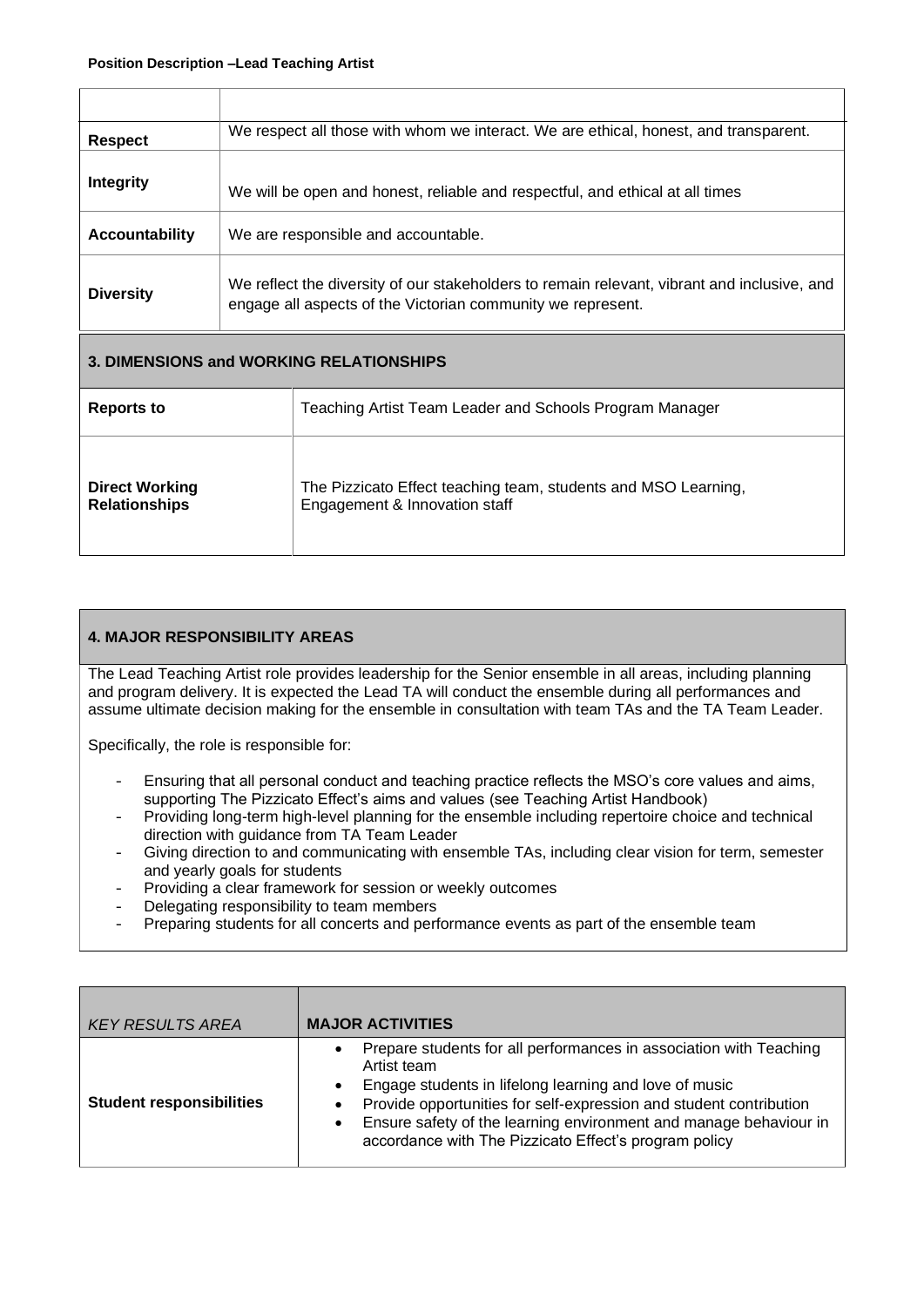| <b>Staff/team responsibilities</b>              | Strong leadership and communication skills as well as a willingness<br>to work in a flexible and supportive team environment<br>Develop and share ensemble goals collaboratively including short,<br>mid, and long term goals<br>Collaborate with The Pizzicato Effect team and broader MSO<br>Company to maintain an evolving, shared curriculum<br>Participate fully in scheduled planning meetings, termly professional<br>development<br>Facilitate bi-termly planning meetings to ensure goals are met     |
|-------------------------------------------------|-----------------------------------------------------------------------------------------------------------------------------------------------------------------------------------------------------------------------------------------------------------------------------------------------------------------------------------------------------------------------------------------------------------------------------------------------------------------------------------------------------------------|
| <b>Events</b>                                   | Develop/Select repertoire in consultation with team for Mid-year and<br>$\bullet$<br>End of Year concerts at Meadows Primary School<br>Be available and work collaboratively with outside artists when<br>required for events/workshops outside program hours as required<br>Provide support for key program events including the mid-year and<br>end-of-year performances and other events as required.<br>Act as a polished and professional advocate and ambassador for<br>MSO and its Education initiatives |
| Other                                           | Carry out any other associated duties as reasonably requested.                                                                                                                                                                                                                                                                                                                                                                                                                                                  |
| <b>Occupational Health and</b><br><b>Safety</b> | Comply with all MSO policy and procedures to ensure that all occupational<br>health and safety (OHS) risks are minimised through awareness and<br>application of safe working practices<br>Ensure the successful completion of emergency and evacuation drills                                                                                                                                                                                                                                                  |

## **7. ESSENTIAL CRITERIA**

- **Experience in string instrumental and general musicianship group teaching**
- Ability to instruct across all stringed instruments as required
- **EXECT** High level of performance and currently working as a performer
- **Experience with behavioural management**
- A desire to contribute meaningfully to students' wellbeing beyond musical knowledge and instruction
- Willingness to work as part of a close-knit team
- **EXTERGHED EXTERGHEDE THE STRONG COMMUNICAT ST** Strong communication skills alongside patience, maturity, lateral thinking
- Current valid Victorian Working With Children Check (WWCC)
- Be fully vaccinated against COVID-19, unless holding an authorised or approved exemption

#### **8. DESIRABLE CRITERIA**

- Competency on multiple instruments would be highly valued but not essential
- A strong interest in community music education
- **EXECT** Passion and experience working with children in an educational / community context
- A background and/or qualification in education would be highly regarded
- A current First Aid Certificate, or a willingness to undertake official First Aid training